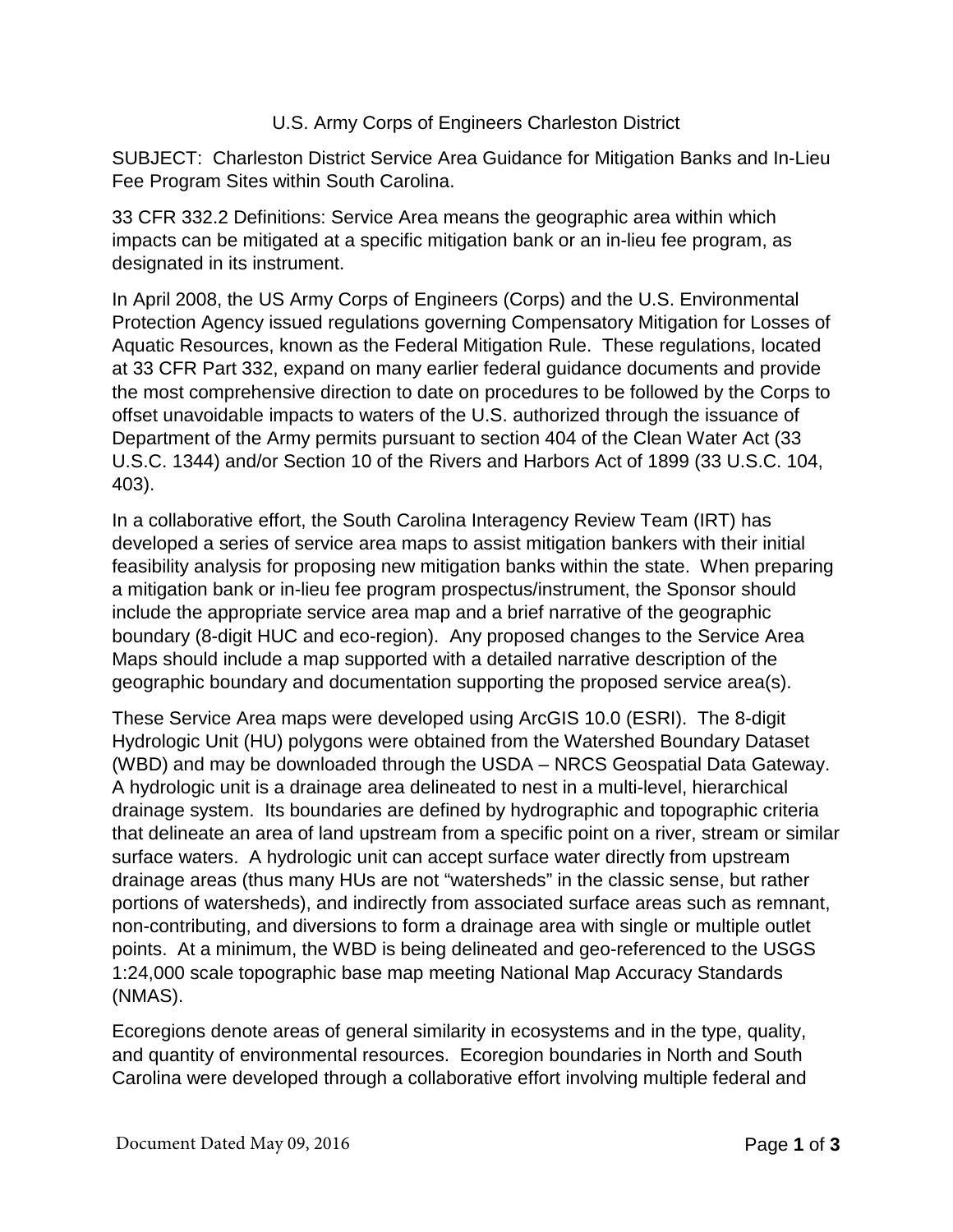state agencies (Griffith et al. 2002) and may be downloaded through EPA's Western Ecology Division.

The eight major river basin boundaries of South Carolina are sourced from and used as geographic management units, for example for surface water availability assessment, by the South Carolina Department of Health and Environmental Control (SCDHEC), The boundaries correspond with the WBD. Two of the units (the Savannah and the Pee Dee) correspond to 6-digit HUs, and the others correspond to portions of 6-digit HUs. Thus, they are basins in the classic sense, as only 6-digit HUs are officially called "basins" in the WBD.

**Primary Service Area:** To create the primary service area boundary (depicted in green on the maps), the IRT began with the 8-digit HU boundary in which the mitigation bank is located, a smoothed (removed spikes) Level III ecoregion line (Blue Ridge, Piedmont, Upper Coastal Plain, or Lower Coastal Plain), and the 8 major river basins within the state. The 8-digit HU boundary extending beyond the smoothed ecoregion line was clipped (removed from the service area) so that the primary service area represents the 8-digit HU within a particular ecoregion.

**Secondary Service Area:** The secondary service area boundary (depicted in yellow on the maps) is/are based on the adjacent 8-digit HU(s) within the same ecoregion as the primary service area and are also included in the same major river basin as the primary service area.

The secondary service area may be utilized for compensatory mitigation for any DA permit if: 1. There are no available credits at any primary service area mitigation banks or in-lieu fee programs; and, 2. The applicant demonstrates with supporting documentation that the credits in the secondary service area will compensate for the lost aquatic functions at the impact site.

**Tertiary Service Area:** The IRT determined that tertiary service areas would be acceptable based on economic and environmental considerations in the following region:

The Lower Coastal Plain is comprised of two Level III ecoregions: Middle Atlantic Coastal Plain and Southern Coastal Plain. With 1-2 exceptions, all existing and proposed banks are located in the Middle Atlantic Coastal Plain ecoregion; however, many impacts are located in the Southern Coastal Plain ecoregion. To account for ecoregion differences, and the associated functional differences, the Southern Coastal Plain ecoregion is included as a potential tertiary service area for the same HU and basin as the primary and secondary service areas. However, the sponsor is responsible for justifying why the tertiary service area should apply, if proposed. Should a mitigation bank be proposed in the Southern Coastal Plain Level III ecoregion (indicated by hash marks on the maps), the IRT will review and approve service areas on a case-by-case basis.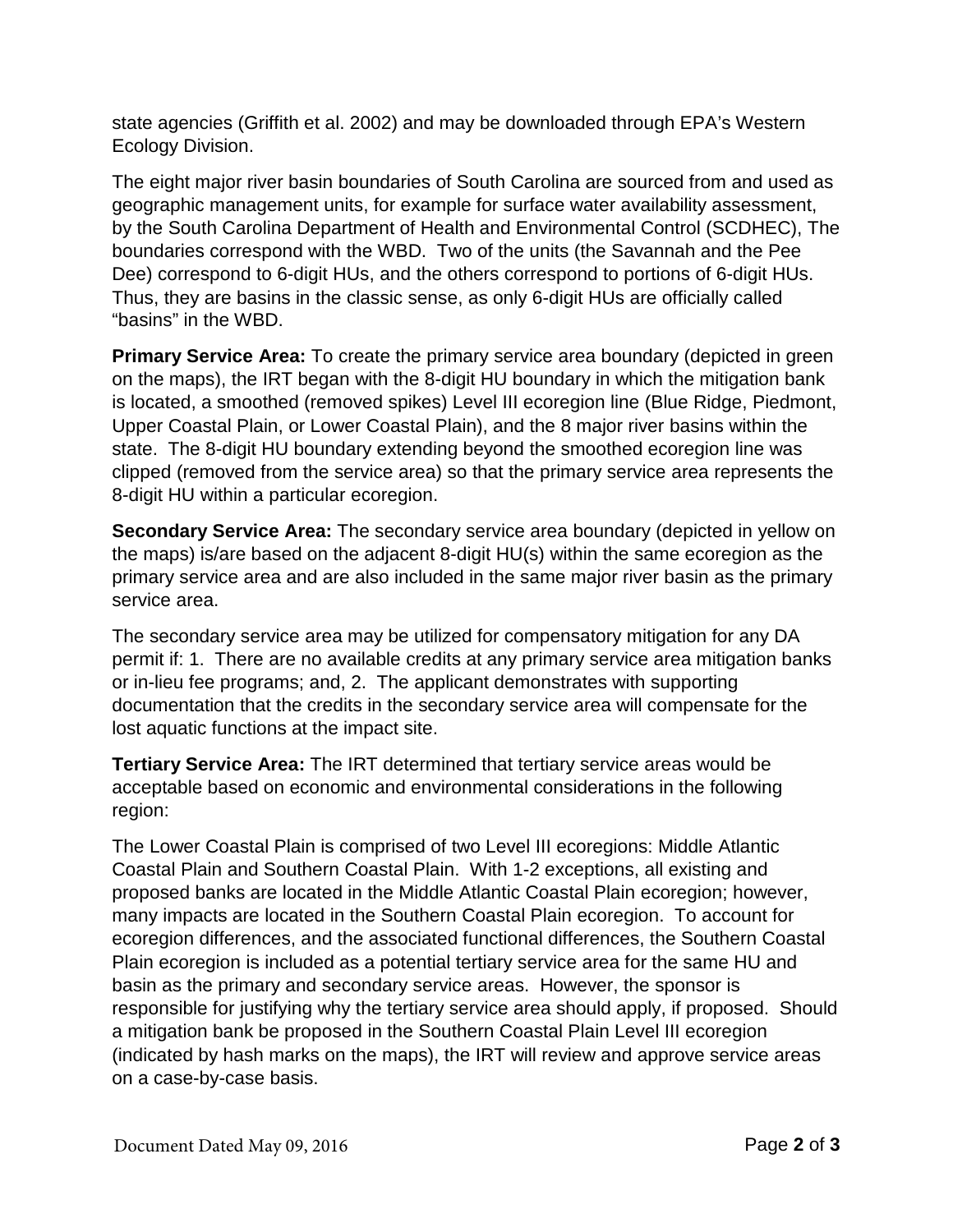The tertiary service area may be utilized for compensatory mitigation for any DA permit if 1. There are no available credits at any primary or secondary service area mitigation banks or in-lieu fee programs; and, 2. The applicant demonstrates with supporting documentation that the credits in the tertiary service area will compensate for the lost aquatic functions at the impact site.

**NOTE:** Impacts should be mitigated with in-kind credits. For example, tidal wetland impacts should not be mitigated with credits from a non-tidal bank despite that bank being within the service area of the proposed impacts. MBIs prepared for approval of non-tidal wetland mitigation banks within the Lower Coastal Plain should explicitly state that credits from the bank cannot be used to offset loss to tidal wetlands. Additionally, saltwater wetland impacts should not be mitigated with credits from a freshwater bank.

\_\_\_\_\_\_\_\_\_\_\_\_\_\_\_\_\_\_\_\_\_\_\_\_\_\_\_\_\_\_\_\_\_\_\_\_\_\_\_\_\_\_\_\_\_\_\_\_\_\_\_\_\_\_\_\_\_\_\_\_\_\_\_\_\_\_\_\_\_\_

Where to find the information the IRT used to develop the Service Area boundaries:

For the current 8-digit HU boundaries/names go to<https://gdg.sc.egov.usda.gov/>

A reference document for the HUCs can be found at:

[http://www.nrcs.usda.gov/Internet/FSE\\_DOCUMENTS/nrcs142p2\\_015367.pdf](http://www.nrcs.usda.gov/Internet/FSE_DOCUMENTS/nrcs142p2_015367.pdf) (Source: Jeannie P. Eidson, Cynthia M. Lacy, Luke Nance, William F. Hansen, Mark A. Lowery, and Noel M. Hurley, Jr., 2005, Development of a 10- and 12-Digit Hydrologic Unit Code Numbering System for South Carolina

For the current Level III Ecoregion boundaries go to:

[ftp://newftp.epa.gov/EPADataCommons/ORD/Ecoregions/nc/ncs](https://archive.epa.gov/wed/ecoregions/web/html/ncsc_eco.html)c\_front.pdf(Source: Griffith, G.E., Omernik, J.M., Comstock, J.A., Schafale, M.P., McNab, W.H., Lenat, D.R., MacPherson, T.F., Glover, J.B., and Shelburne, V.B., 2002, Ecoregions of North Carolina and South Carolina, (color poster with map, descriptive text, summary tables, and photographs): Reston, Virginia, U.S. Geological Survey (map scale 1:1,500,000).)

For the SCDHEC Major River Basin boundaries go to:

<http://www.scdhec.gov/HomeAndEnvironment/maps/GIS/GISDataClearinghouse/>